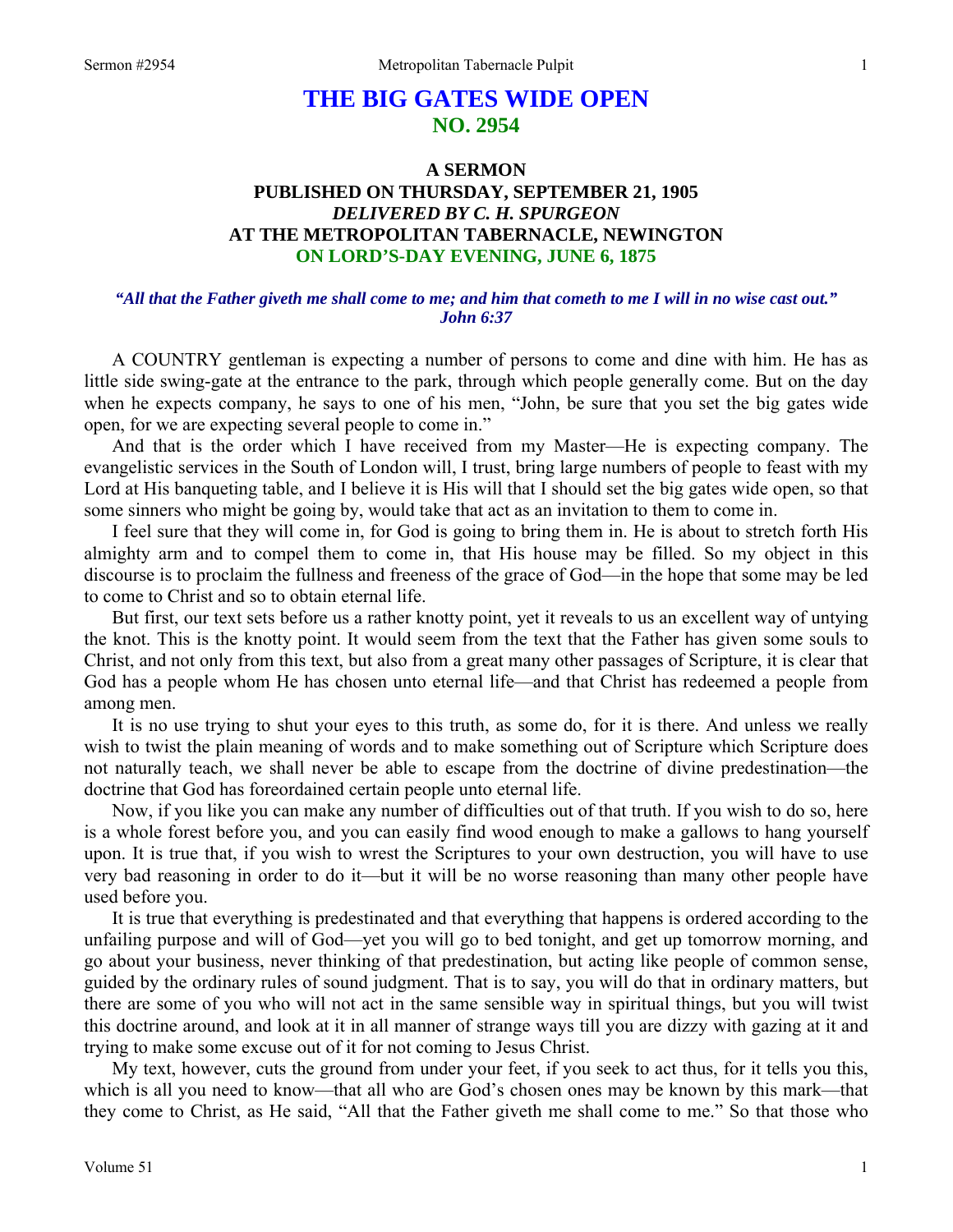come to Christ are God's chosen people, and those who live and die without coming to Christ are not God's people.

 If you come to Christ and trust in Him, you are one of those whom the Father gave to His Son. If you refuse to come to Christ—it matters not what excuse you may make—your blood will be upon your own head. You will perish if you do not come to Christ. And if you do not come to Him, it will be because you were not one of His sheep, neither did the Father give you to Christ.

 Rowland Hill, when he was asked to preach only to the elect, said that he would do so if somebody would chalk them on the back. That cannot be done. But God does, in process of time, mark them all not on the back, but on the heart. He that believes on the Son has everlasting life and his faith proves that he was chosen of God to that life. But he that believes not on the Son, if he persists in that unbelief, will assuredly perish, for there shall be no deviation from this divine declaration, "He that believeth and is baptized shall be saved; but he that believeth not shall be damned." That is the matter with which we have to deal. May God help us, like prudent men, to deal with it earnestly!

**I.** Leaving that knotty point altogether, I notice in our gloriously free and open text, "Him that cometh to me I will in no wise cast out," that there is A NECESSARY ACT, and that is, that we come to Christ.

 Before we go any further, let me ask, "How many of us have come to Christ?" I believe that by far the larger proportion of those now present have done so and I am grateful that I am able to believe that. If any of you who have thought of coming to the Lord's table have never come to Christ, I implore you not to come to the communion until you are truly converted. None have any right to the sacred emblems but those who have already enjoyed true communion with Christ by believing in Him.

 If you have not come to Christ, you must not act as if you had done so, for that would not benefit you, but it would insult the Lord and bring great guilt upon your own conscience. No, brethren and sisters, we must came to Jesus Christ—that is our one business if we would be saved—to come to Christ is not only the main point in it, but it is the top, and bottom, and midst, and whole of it.

 "What is it to come to Christ?" asks someone. Here I feel a solemn trembling come over me, for too often, in trying to explain what faith is, and what coming to Christ is, we darken counsel "by words without knowledge," and God forbid that I should do that! Look at the words which Christ used, "Him that cometh to me." He speaks of an action, a movement, but not of an action or movement of the body, for there were many who came to Christ in a physical sense, but they were not saved by such a coming as that.

*This coming is an action, or movement, or turning of the mind.* You know readily enough what it is for the mind to come to such and such a point. But observe that the pith of the matter lies here, "Him that cometh to *me*." Saving faith is a coming to Christ—to the person of Christ. It is not merely to believe that Christ is God, though you must believe that if you would be saved. It is not merely to believe that Christ is a sacrifice for sin, though you must believe that. It is not merely to believe that Christ lived, and died, and rose again for our salvation, though those three blessed facts must be believed.

 But it is to come unto HIM. If you had seen Him when He uttered these words, perhaps you would have understood them better, for there He stood, the "Man of sorrows, and acquainted with grief"—the very person of whom John the Baptist had said, "Behold the Lamb of God which taketh away the sin of the world."

 He says, "Him that cometh to me I will in no wise cast out." Everybody knows what it is for the mind to trust in a doctrine, but you will perish if you trust only to doctrine. The true way of salvation is trusting to the living person of Jesus Christ, who is the God-appointed Savior. Perhaps some of you know what it is to trust to baptism, confirmation, sacraments—but you will perish if you trust only to them. You must come, not to them—to sprinkling or immersion, to the mass, or to the communion—but to HIM, to the Christ who, upon the accursed tree, has made expiation for all who trust in Him.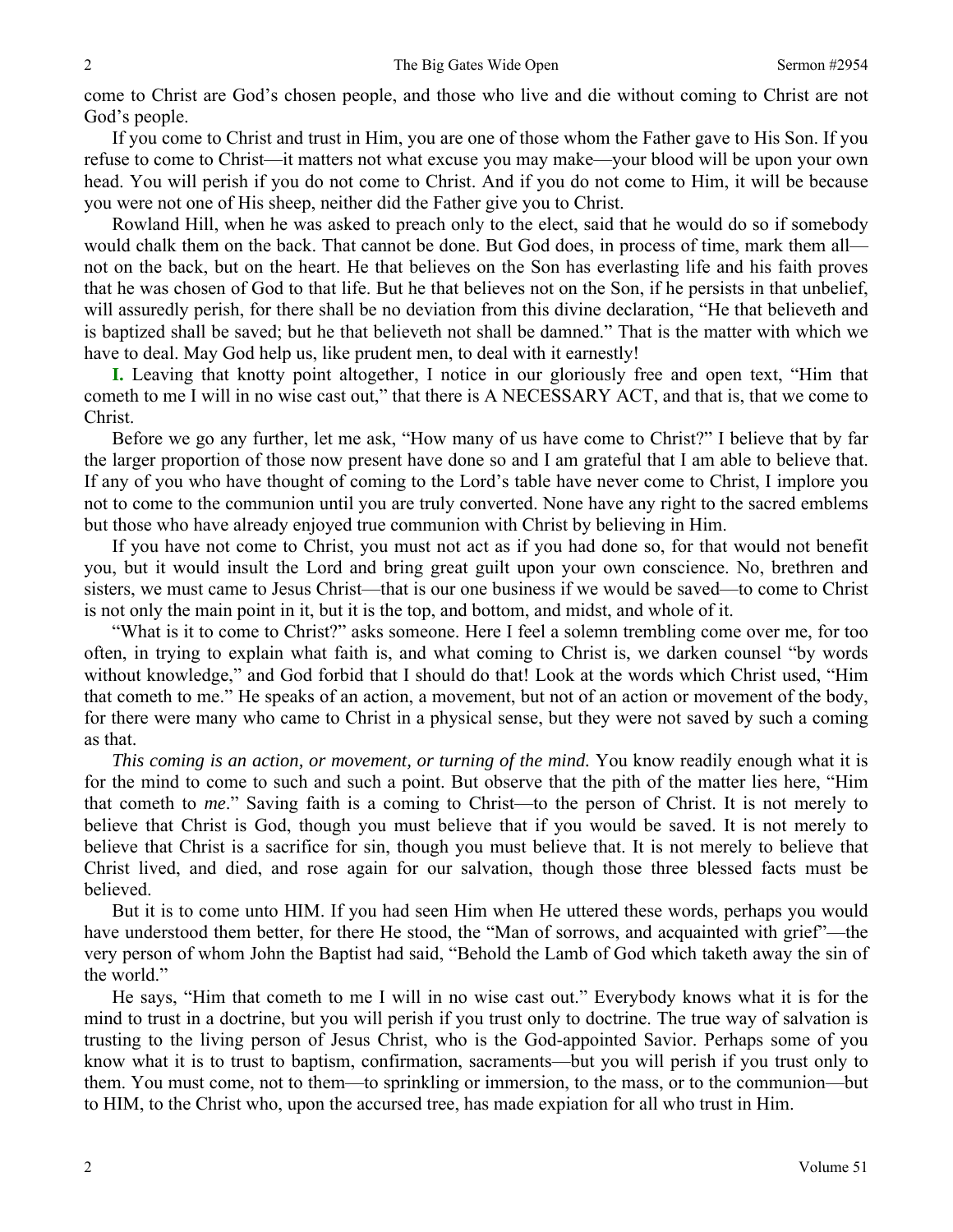#### Sermon 2954 **Sermon 2954** The Big Gates Wide Open 3

 You must come, by faith, to that cross and accept Him as your Substitute. He has gone up into heaven, but He is pleading there for sinners—and you must dart the eye of your mind upwards to Him in such a way that you will trust in Him who has risen from the dead and gone up into the glory. That is coming to Christ—the mind resting in His person and in His atoning sacrifice.

 It is clear, too, that when we come to a certain thing, we come from something else, so that *coming to Christ implies that you leave something behind you*, and he who would be saved must leave behind the sins he formerly loved. He must come to the holy Savior to be himself made holy. He must come to sit at Jesu's feet to learn His commands and to be willing to obey them.

 Jesus Christ will not save any man who abides *in* his sins*—*He came to save His people *from* their sins. The salvation of Jesus Christ is a salvation, not merely from the guilt and the penalty of sin, but from the sin itself—from the foulness and degradation of it. If we would come to Christ, we must come away from sin. Repentance must make us turn from sin and faith must make us turn to Christ.

 And we must also come away from self-righteousness if we are to come to Christ. It is very difficult for some people to part with their self-righteousness. They have looked in the glass till they are in love with themselves and they cannot bear to be separated from their beloved self. They feel so good, so proper, so respectable, so excellent, so amiable, so lovely, and so dear to themselves that they would fain hang about their neck their self-righteousness and embrace it as long as they can.

 But sirs, you must come away from it. You must learn to look at it as a loathsome thing—and such it would appear to you if you could see it in the light in which God sees it. And you must give up every trust except trust in the Lord Jesus Christ. This, then, is coming to Him—coming away from your sinful self and your righteous self—and putting your trust alone in the one great Surety and Substitute for sinners.

When we come to a person, in the full sense of the word come, we also stay with that person. If I walk past a man in the street, I have certainly come to him in a sense. But I have also gone beyond him and so I have also gone from him. And *when a soul really comes to Christ, that soul stays with Christ and rests in Him*. Does it not want anything else? No. Surely it wants some more holiness? No. Does it not want a fuller pardon? No. Does it not want additional support? No. Does it not need some addition to its robe of righteousness? No. Does it not need another washing? No, for the apostle says to those who have come to Christ, "Ye are complete in him." Having come to Him, you stay with Him and rest in Him. The saved soul does not take temporary lodgings with Christ, but abides in Him.

 Now, dear friends, I cannot put this question personally to every one of you, but you can each one put it to yourselves, "Have *you* come to Jesus Christ?" That is to say, is He your only confidence, or have you any other hope? Are you trusting in Jesus Christ alone? If so, you have come to Him and the promise in the text is yours—"Him that cometh to me I will in no wise cast out."

**II.** This brings us to the next point which is, A NEEDLESS FEAR BANISHED.

 There are some persons who say that they would fain come to Christ, but they fear that if they did come to Him, He would reject them. Ask them why and one of them says, "*I am too old to come to Christ.*" Will you kindly read the text, my venerable friend? "Him that cometh to me I will in no wise cast out."

 Now, if Christ cast out anyone who came to Him because he was too old, the text would not be true. There is nothing written between the lines—you may look as long as you like, but you will not find there anything like this, "Him that cometh to me up to seventy-five years of age, I will in no wise cast out." Christ says nothing of the kind. If you were a hundred years old—if you were two hundred—it would make no difference to Him. He would still say, "Him that cometh to me I will in no wise cast out."

 Perhaps another says, "*I am too young to come to Christ.*" Possibly there are some children here who have had the thought in their minds, "We are too young to come to Christ." But that cannot be, for He said, "They that seek me early shall find me." And He also said, "Suffer the little children to come unto me, and forbid them not." You cannot possibly be to too young to come to Christ, for He says, "Him that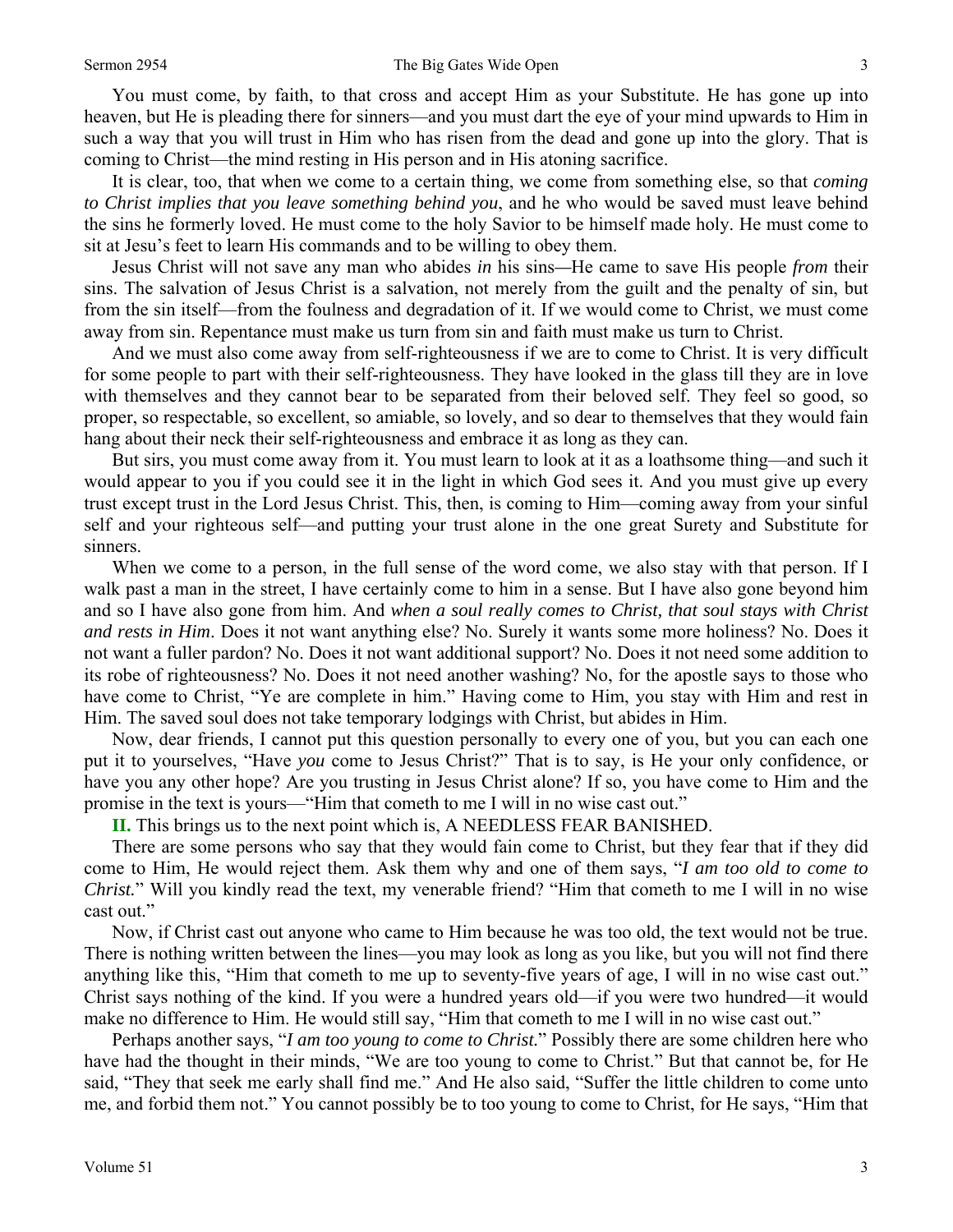cometh to me"—and He intends that the youngest one who comes should be included—"I will in no wise cast out."

 Many persons, however, see no difficulty so far as their age is concerned, but they suppose that there is some difficulty because of their position. "May I come?" asks one, "*I am so very poor.*" The poorer you are, the more welcome you are to come. There is not a syllable here about property. Christ simply says, "Him that cometh to me." It does not matter though you come in rags or though you come in the workhouse suit—whatever your outward apparel may be is of no consequence to our blessed Lord.

 Though you are as poor as poverty itself, if anybody has any preference, I think that you will be all the more welcome to Jesus Christ because of that very poverty, for of old it was specially mentioned that the poor had the Gospel preached to them, and God has often chosen the poor of this world and made them, by His grace, rich in faith. Come along with you, my poor brother or sister.

 "Oh!" says another, "but it is not poverty that is the difficulty with me, it is *my want of education*." Well, my friend, I am very sorry for you if you cannot read or write. That is a misfortune for you in many ways, but it has nothing to do with your salvation. I should think that there were very few of the early Christians who could read or write. Certainly, those who put up the inscriptions over the tombs in the Catacombs made all sorts of mistakes in spelling and grammar—and I suppose that they were as well-educated as the most of the Christians who were buried there.

What has the Gospel of Christ to do with education? You do not need a degree from a university you do not need to be a master of arts, or a bachelor of arts, in order to find Christ. Knowledge sometimes misleads in spiritual things. I would not commend ignorance, but certainly, it is a fact that the shepherds of Bethlehem, when they wanted to see the newborn King, went straight to Him, but the wise men from the East went a long way round before they came to Him.

 Augustine used to say, "While Pharisees and philosophers are fumbling to find the latch of God's door, the poor and illiterate have entered into the kingdom of heaven." If you did but believe that Jesus Christ is the Son of God, and did but rest yourself wholly upon Him, even if you were half an idiot, Christ would not cast you out. Yea, if there were only a faint glimmer of intelligence within your soul, yet if there were enough to catch the flame of faith, you would be saved—so let not that matter keep any of you back.

 "Ah!" says another, "I should not be kept back by such a thing as that, but *it is my past character that is my hindrance.*" Well, dear friend, I will not inquire into your past character, but will take it for granted that it has been as bad as it could be. Yet, even then, what does Christ say in our text? Does He say anything about character? No, He simply says, "Him that cometh to me." And if the person who comes to Him should have committed every crime of which it is possible for humanity to be guilty, my text would not allow even him to be excluded.

 I do bless my Lord and Master that He did not put any exclusions or exceptions here. Neither thief, nor drunkard, nor harlot, nor adulterer, nor even murderer is shut out here. "Him that cometh to me I will in no wise cast out." So it stands and so it shall remain. If he will but come to Christ, he cannot be cast out on account of his sins. But his sins, which are many, shall all be forgiven him—he shall be pressed to the heart of everlasting love and the kiss of pardon shall be imprinted upon his cheek.

 I fancy that I hear someone else say, "I have not been guilty of any of those gross sins. I have almost wished—though perhaps it is a wicked wish—that I had been, for then I think I could feel more than I do now. Through the gracious arrangements of providence, I have been kept from gross outward sin and *I cannot feel what I want to feel of repentance*."

 No, dear friend, but the Lord does not ask you to repent of sins that you have not committed. Just look at what you have done and do not wish that your sin was any greater than it is, for that would indeed be a wrong thing. "I do look at what I have done," says one, "yet I cannot repent." And do you expect to repent before you come to Christ? Is that your idea of the Gospel plan? The Gospel, as I understand it, is—to quote Joseph Hart's well known lines,—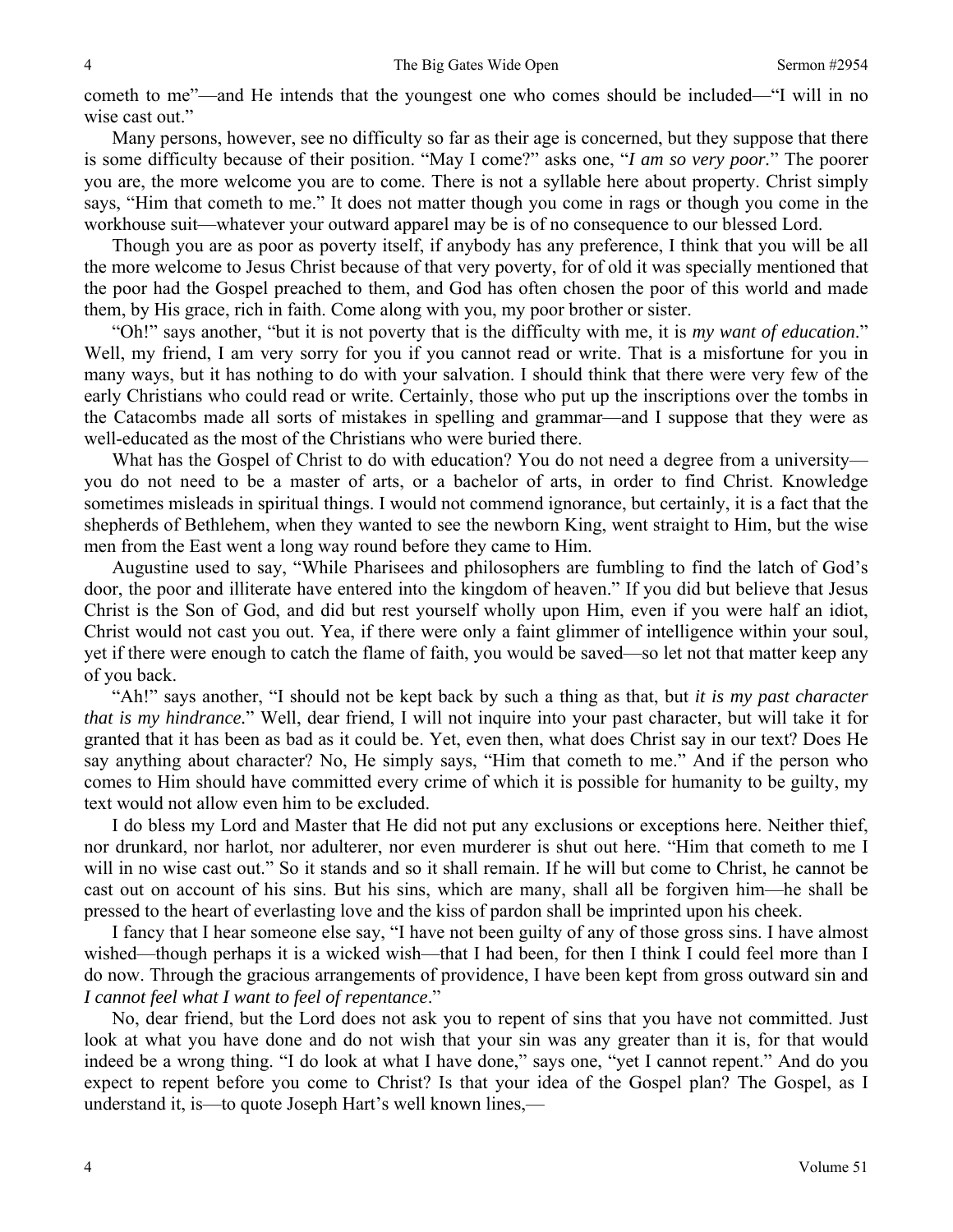*"True belief and true repentance, Every grace that brings us nigh, Without money, Come to Jesus Christ and buy."* 

 I remember also that Peter said to the high priest concerning Christ, "Him hath God exalted with his right hand to be a Prince and a Saviour, for to give (mark that term, *to give*) repentance." It is not for you to bring it to Him, but to come to Him for it.

 Some of you have been looking to the law to make you conscious of your sin. Do you not know that—

> *"Law and terrors do but harden All the while they work alone"?*

But if you will come to Jesus and trust in Him, then—

#### *"A sense of blood-bought pardon Will dissolve the heart of stone."*

 You are to trust Jesus for a new heart, for repentance, for a tender conscience—if you cannot come to Him *with* them, come to Him *for* them. O you broken-hearted, come to Christ but do not plead your broken hearts. And you, who want to have your hearts broken, come to Christ to break them! He is able, with the mighty hammer of His Gospel grace, to break the heart of stone.

 "Ah!" says another, "I believe I have come to Christ. I know that I do wish to have Him as my only trust, but *I have not the experience that I have read about in others.* I have read of some people being dreadfully cut up, distressed, and alarmed under a sessions of sin, but I have not been like that." Who ever said that you should be?

 Listen again to the text, "Him that cometh to me I will in no wise cast out." Does Christ say anything about experience, law-work, and all that sort of thing? Blessed be God, though men may set up those barriers around the cross of Christ, the Lord has not set them up. If you come to Him, if you are trusting in Him, whatever your experience may be or may not be, He will not—He cannot—cast you out.

 There are certain preachers whom I have heard, who seem to me to be wonderfully busy trying to shut sinners out of the kingdom. They are terribly afraid that more people should get saved than ought to be. They look upon heaven as a sort of close borough, into which a certain number of £10 householders may be admitted, but nobody else will. They are dreadfully afraid lest there should be found in the heavenly fold one that is not the Lord Jesus Christ's sheep.

 Such a fear as that never yet penetrated my heart—I do bless His name that I have an ardent longing that many may come to Jesus—and I think that kind of spirit ought to be in all Christians, for Christ's words suggest it, "Him that cometh to me"—not one special sort of "him" or any other sort, but any "him" who comes, whoever he may be—"I will in no wise cast out."

 "Ah!" says another, "but *I have such a little faith*." Bless God that you have even a little. Have I not often told you that if you have only starlight, you should bless God for it, and He will give you moonlight? And if you have moonlight and bless God for it, He will give you daylight? Be thankful for any genuine faith that you possess.

 Does Christ say, "Him that cometh to me with a great faith"? Nay, brethren, if you come to Christ with only a grain of faith in your heart, the text must shut you in—it cannot shut you out. Do but come to Christ, do but trust in Him, and however feeble your faith, if it be but sincere faith in Jesus, you are saved by Him, for He is all your salvation and all your desire. It is not the strength of your faith that saves you, but the strength of Him upon whom you rely. Christ is able to save you if you come to Him be your faith weak or be it strong.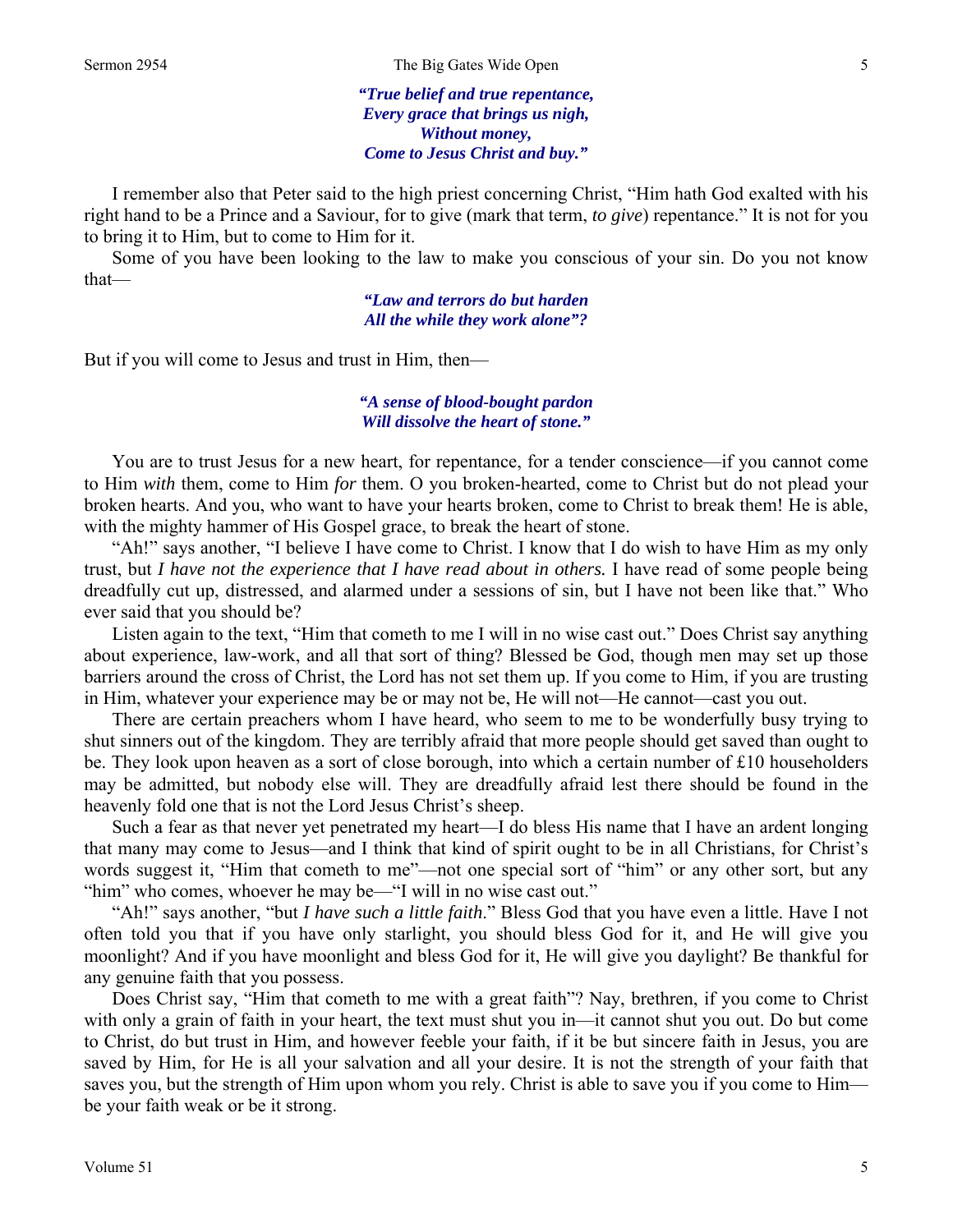"But" I think I hear another say, "*I am afraid I am not one of the elect*." I have already answered that objection. If you believe in Jesus Christ, you *are* one of the elect. Beyond all doubt, if you come to Him, He cannot shut you out because of some secret reason, for He has said, "I will *in no wise*" that is, for no reason, and in no way, and never—"cast you out." Therefore, there cannot be any secret reason in that unopened book of destiny for your being shut out. If you do but come to Christ, He must receive you, or He will have broken His Word—and that He can never do.

 "But" says another, "*if I come to Christ, I should never hold on to Him*." That is very likely, but suppose He held you on, what then? "Ah, but I should not have the strength to persevere." But suppose that nobody on earth or in hell can separate you from Him, for, "He keepeth the feet of his saints," what then?

 Suppose when you come to Him, He says to you, "I give unto you eternal life, and you shall never perish, neither shall any pluck you out of my hands"? Why, soul, as you have not to take the first step in salvation of yourself without Christ, so you have not to take the second, or the third, or the fourth, or any other step. You must rest only in Him for the whole of the way between here and heaven. I believe that if you and I were to get as far as the very doorstep of heaven—if we were to get our fingers on the latch of the gate—we would never get in if the grace of God did not take us the last inch of the way.

But then, the grace of God *will* do this. Trust in Jesus, for—

*"His honour is engaged to save The meanest of His sheep; All that His heavenly Father gave His hands securely keep.* 

*Not death, nor hell, shall e'er remove His favourites from His breast; In the dear bosom of His love They must forever rest."* 

 So, any "him" in all the world, and any "her" also, if they do but come to Christ, shall not be cast out.

**III.** We have seen, in the text, first, a necessary act. And next, a needless fear banished. Now we are to see A MOST REASONABLE CONFIDENCE SUGGESTED.

 I hope that there are many here who desire to be saved. If so, let them remember what the apostle Paul wrote to the Corinthians, "Behold, now is the accepted time; behold, now is the day of salvation." I trust that you all understand that the whole process of salvation, so far as you are concerned, is for you to give up every reliance except reliance upon the Lord Jesus Christ and His finished work.

 It has often been said that there are but two steps to heaven—and that those two are but one—out of self and into Christ. If you are, at this moment, holding on to any other confidence, I pray you to let go of it and drop into the arms of Jesus, and know—for God has said it—that the instant you believe in Jesus, you are saved. There is conferred upon you a share in the divine life which will never die out.

 At the same moment, there is taken from you the whole mass of your sin, so that it cannot condemn you, and will never return upon you. There is also imputed to you a perfect righteousness which shall never be taken from you—and in this spotless robe you may boldly stand even at the last great judgment day.

 Can we not all come, just now, and trust Jesus Christ? I mean not only you who have never trusted Christ before, but I would fain hope that all of us, who have believed in Jesus Christ, would begin trusting in Him again. I wonder how many times I have had to begin my spiritual life over again at the foot of the cross? I am always doing it and I am never so happy, so safe, or I believe, so holy, as when I stand just as I did at first—at the foot of the cross and look up, and say to my dear Lord and Savior,—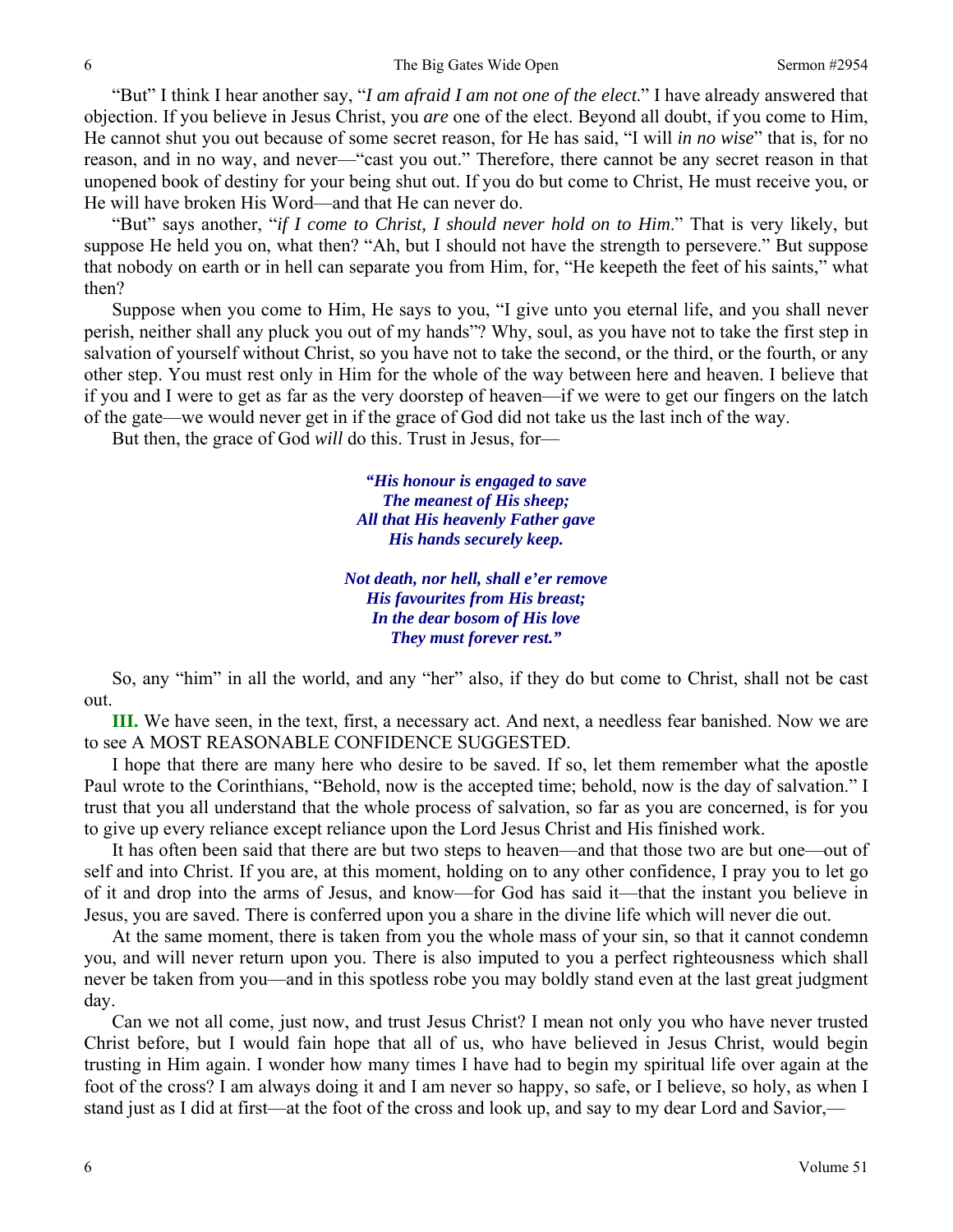#### *"Nothing in my hands I bring: Simply to Thy cross I cling."*

 If any brother thinks that he has become perfect, he can appear in that character better than I can, for I cannot go to God in that fashion. The moment I think I am getting on in "the higher life," if I go back to the cross, my "higher life" all vanishes. In fact, I have no "higher life." I have nothing but what Christ gives me—I am a wretched, miserable beggar, dependent upon Him for everything, and I am never so right before Him as when I feel that it is so, and just look to Him as I did when I first came to Him and put my trust in Him.

 Some brethren have a dreadful tumble down, because they have been building up their pretty little fancied experiences something like what I have seen on the top of a mountain. Certain people always want to see a little further than anyone else can, so they build a little wooden platform and stand on that. It is, no doubt, very delightful to stand up there and feel that you are so many feet higher than anybody else. But that platform gets rotten, in time, and all of a sudden it breaks—and all on it come down with it and they are very apt to say that the mountain itself is crumbling.

 Nonsense, the mountain is all right, but you tried to get above the mountain. If you had kept down where you ought to have been—on the granite rock—you would not have tumbled. I charge every child of God to strive after perfect holiness with all his might, but never to think that he has gotten any further then this—"Jesus Christ is All-in-all to me and I am nothing at all apart from Him. On Him do I hang and in Him alone do I trust."

 The comfortable assurance of the text is this, "*If Jesus Christ will not cast me out, He will take me in.*" He must do either the one or the other, there is no middle course. I never read of anybody but those He blesses and those He curses—those to whom He is a savor of life and those to whom He is a savor of death.

 Then, as I just said, if He will not cast me out, I know what He will do—He will take me in, He will wash me, He will cleanse me, He will clothe me, He will feed me, He will reveal Himself to me, He will make me His brother and His friend, He will keep me in life, and keep me in death, and bring me to be with Him where He is, that I may behold His glory.

 Now, who will begin with Jesus, or begin again with Jesus? By His grace, I will. Savior, I have no confidence but in Your precious blood. I have preached Your Gospel for many a year, and by so doing, have been the means of bringing many sinners to Yourself—but this I count less than nothing as the groundwork of my hope of eternal life—for that I rest on You, and on You alone.

 Now, sinners, come along, and may the Holy Spirit graciously lead you to do as we are doing now. And then, as you go your way, each one of you can say, "He will never cast me out, for I have come to Him." Trust Jesus, I implore you. He is worthy of your trust, for He is the Son of God, and He has died to put away the guilt of all who trust Him.

 I wish someone would say, "I have tried to save myself, but I cannot do it. I will trust Him to do it and I believe that He can, and that He will." Ah, my friend, you will never be disappointed if you make such a blessed resolve as that. May God, by His grace, enable you to do it—and to Him shall be praise forever and ever. Amen.

### **EXPOSITION BY C. H. SPURGEON**

### *ISAIAH 55*

**Verse 1.** *Ho, every one that thirsteth, come ye to the waters, and he that hath no money; come ye, buy, and eat; yea, come, buy wine and milk without money and without price.* 

The description of Gospel blessings grows sweeter as it advances. "Waters" first, "wine and milk" next—and still all "without money and without price."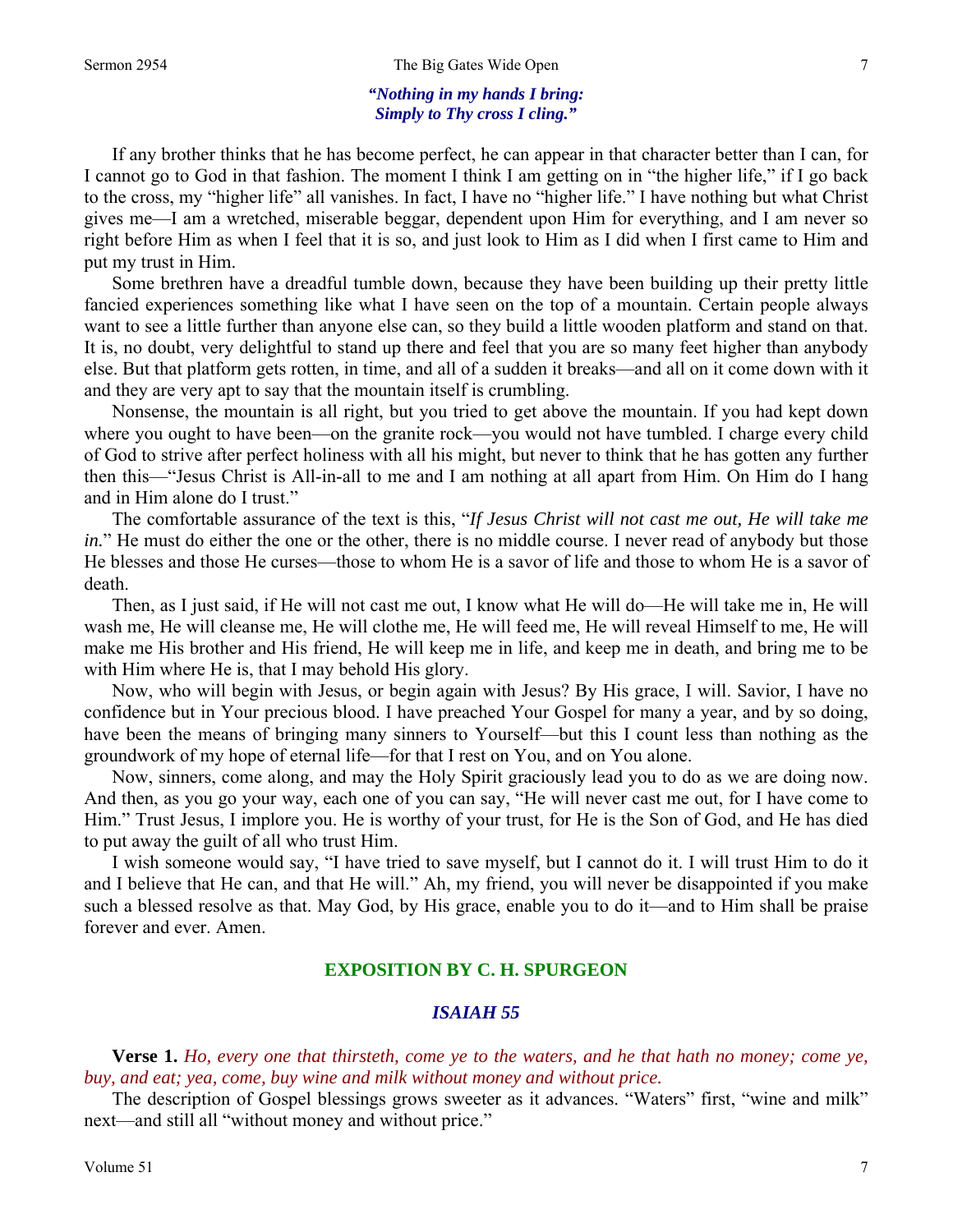**2.** *Wherefore do ye spend money for that which is not bread? and your labour for that which satisfieth not? hearken diligently unto me, and eat ye that which is good, and let your soul delight itself in fatness.* 

All your largest desires can long for, you will find in Christ. You shall have not only necessaries, but delicacies, delights that shall satisfy you to the full. You shall not be able to conceive of anything that shall be more rich and full than the grace of God.

**3.** *Incline your ear and come unto me;* 

This is the gate by which salvation enters into man—Ear Gate, by hearing and believing—"Incline your ear," bend it forward as if you would catch every word "and come unto me:"

**3.** *Hear, and your soul shall live; and I will make an everlasting covenant with you, even the sure mercies of David.* 

Only think of a covenant made with needy sinners, thirsty sinners, God striking hands with guilty men in the person of Jesus Christ. It is a sure covenant, too. Not made up of "ifs" and "buts" and "peradventures"—but a covenant sealed with blood and signed by Him who gives an oath with it that He will never turn from it, that you may have "strong consolation."

**4.** *Behold, I have given him for a witness to the people, a leader and commander to the people.* 

He who is our greater David comes to us to bear witness of the immutable love of God and to be to us our Captain and our King. Happy are the souls that accept this David to be their Leader. You remember how David, in the cave Adullam, gathered to himself "every one that was in distress, and every one that was in debt, and every one that was discontented, and he became a captain over them."

 Even so, the great Antitype, David's Son and David's Lord, is now willing to gather to Himself those who are spiritually bankrupt, discontented, and weary with the world, and God says, "I have given him for a witness to the people, a leader and commander to the people."

**5.** *Behold, thou shalt call a nation that thou knowest not, and nations that knew not thee shall run unto thee because of the LORD thy God, and for the Holy One of Israel; for he hath glorified thee.* 

What joy this gives to you who love Him! JEHOVAH has glorified His Son and given to Him the power to call to Himself a people that He knew not in a saving sense, and He shall so call nations that knew not Him that they shall run unto Him. We do not preach the Gospel, dear brethren, at haphazard we are sure of results.

 If we speak in faith, in the name of Christ, men must be saved, they must run to Christ. It is not left to their option—there is a divine hand that secretly touches the springs of the will of men, so that when Christ calls them, they run unto Him. Oh, that He would just now call them, even those that are furthest off, that they may run unto Him and that He may be glorified!

**6.** *Seek ye the LORD while he may be found,*

In these happy Gospel times when Christ is set forth on purpose that "he may be found."

**6.** *Call ye upon him while he is near:* 

And He is very near when the Gospel is preached with holy unction, when Christians are praying, when hearts are breaking for the conversion of sinners, and when His Spirit is working in their hearts, that they may repent of sin.

**7.** *Let the wicked forsake his way,* 

It is a bad way, it is a downward way, it is a way that will end in destruction. Do not follow it any longer—"Let the wicked forsake his way,"

**7.** *And the unrighteous man his thoughts:* 

"Thoughts!" says one, "we shall not be hanged for our thoughts." Oh, but you may be damned for your thoughts! No man has really forsaken the way of wickedness until he hates the very thought of wickedness. If your thoughts run after evil, your tongues will soon utter evil, and your hands will soon do evil.

**7.** *And let him return—*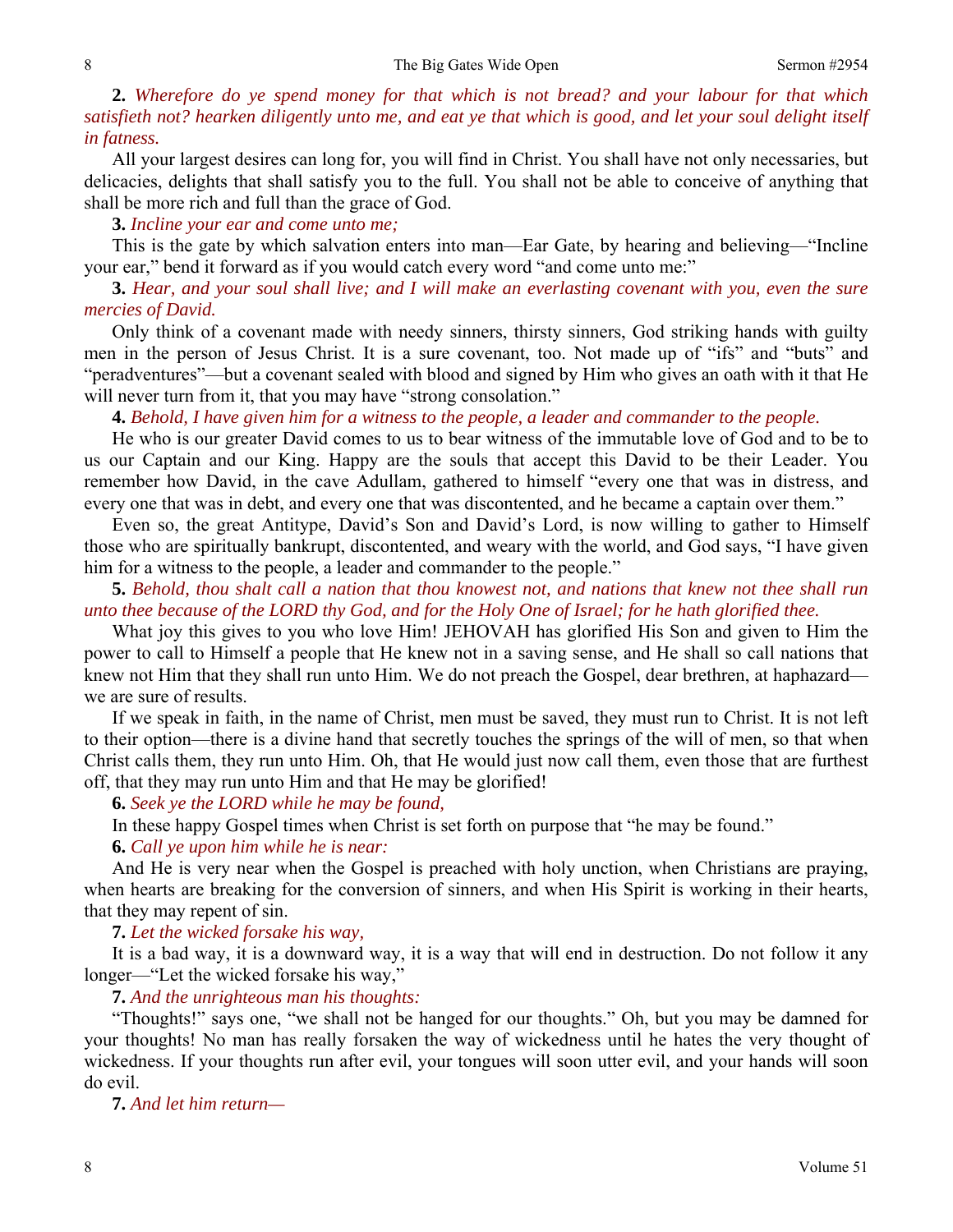**7.** *Unto the LORD, and he will have mercy upon him; and to our God, for he will abundantly pardon.* 

What a blessed word "abundantly" is here! Abundant pardon to cover abundant sin, abundant provocation, abundant rejection of His Word!

**8.** *For—* 

Says God, as if He would not leave the prophet to speak any longer on His behalf. He Himself appears upon the scene and speaks, "For"—

**8.** *My thoughts are not your thoughts, neither are your ways my ways, saith the LORD.* 

No doubt He refers here to the pardon of sin. Our thoughts are narrow. We find it hard to forgive great offenses, to forgive many offenses, to forgive many offenders, to continue completely to forgive all this is very difficult to men.

**9.** *For as the heavens are higher than the earth, so are my ways higher than your ways, and my thoughts than your thoughts.* 

Think of the biggest thought you ever had concerning God's forgiveness of sins. Try again, let your thoughts rise still higher—you cannot have reached the utmost height yet, "for as the heavens are higher than the earth," so are His thoughts and ways higher than yours.

**10-11.** *For as the rain cometh down, and the snow from heaven, and returneth not thither, but watereth the earth, and maketh it bring forth and bud, that it may give seed to the sower, and bread to the eater: so shall my word be that goeth forth out of my mouth: it shall not return unto me void, but it shall accomplish that which I please, and it shall prosper in the thing whereto I sent it.* 

If you believe this great promise, you shall have the full benefit of it. Let this gracious rain drop on you and it must refresh you. Let these blessed snowflakes come down on you, and they shall melt into your bosom and remain there to bless you forever. They shall not go back to God with their mission unfulfilled.

 As for us who preach that Word, or teach it in the Sunday school, we may have a full assurance that we shall not labor in vain nor spend our strength for nothing. No, no, the raindrops go not on an errand that can fail and the snowflakes that fall to the earth accomplish the end for which they are sent. Much more shall the purpose of God's Word be accomplished! Behold, it drops like the gentle rain. Like snowflakes fly the messages of mercy from the lips of the Lord Himself, and they shall not fall in vain, blessed be His holy name!

**12.** *For ye shall go out with joy, and be led forth with peace: the mountains and the hills shall break forth before you into singing, and all the trees of the field shall clap their hands.* 

There shall seem to be joy everywhere when there is joy in your heart. When you receive Christ, you have put everything round about you into its true position. The whole creation is a vast organ, and man puts his tiny fingers on the keys and evokes thunders of harmony to the praise of God. When the heart is filled with joy and peace, mountains and hills break forth before us into singing and all the trees of the field clap their hands.

**13.** *Instead of the thorn—* 

Which is everywhere today, pricking our feet and maiming our hand—"Instead of the thorn,"—

**13.** *Shall come up the fir tree,* 

Where is the thorn then? I see it upon the bleeding brows of Christ. He has taken it away and worn it as a crown.

**13.** *And instead of the brier shall come up the myrtle tree: and it shall be to JEHOVAH for a name,* 

It shall make men know what He is like, what gracious power He has, what goodness dwells in Him. "It shall be to JEHOVAH for a name,"

**13.** *For an everlasting sign that shall not be cut off.*